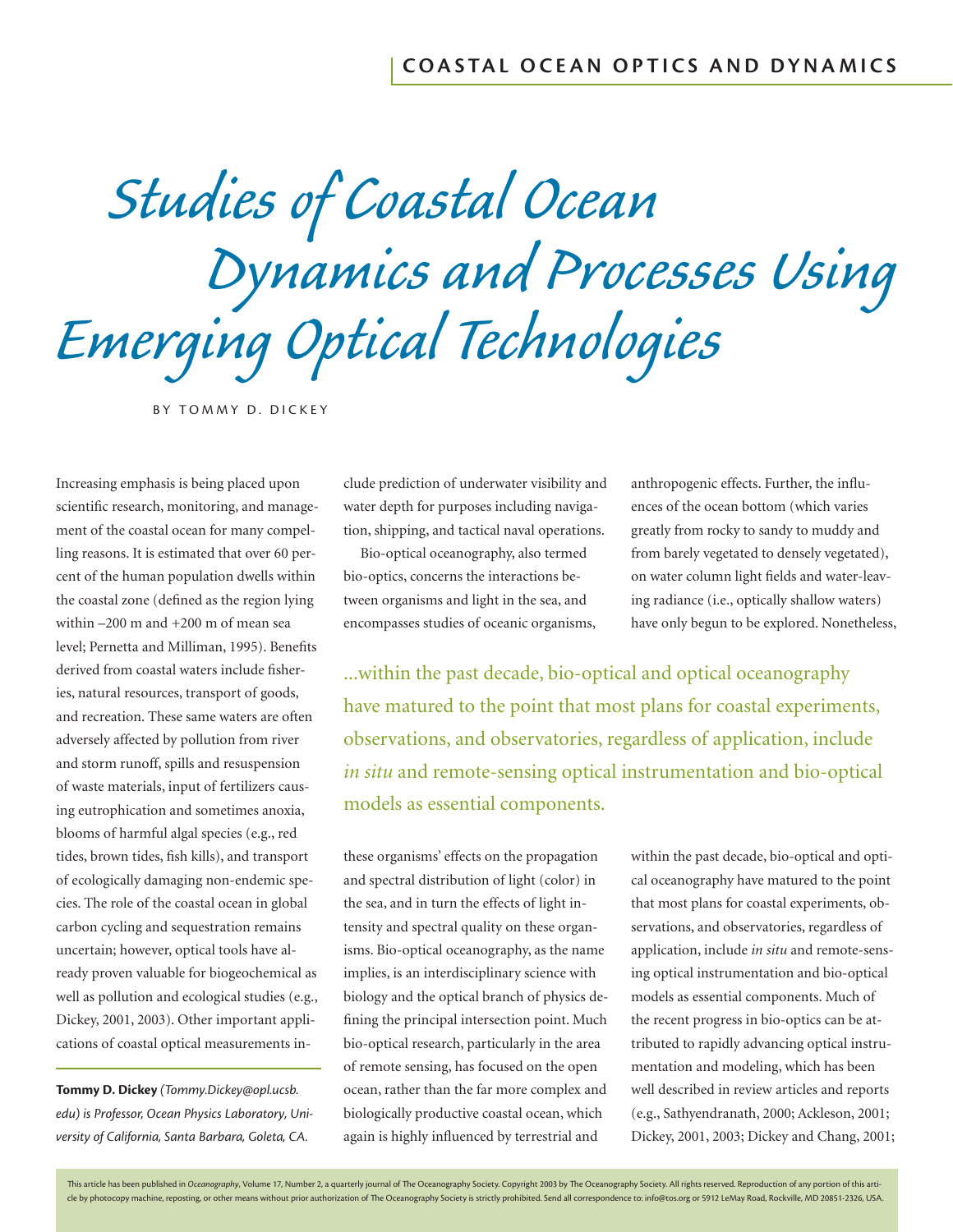Chang et al., 2003; see *Oceanography*, volume 14[3], 2001, Special Issue: Focus on Ocean Optics; and the information available at: http://www.ioccg.org). Furthermore, the increasing interest in bio-optics results in large part from its wide-ranging and pertinent subject matter, and its application to the physics, biology, and chemistry of the ocean.

vational variables. Of course, modelers face these same challenges and constraints.

By conducting interdisciplinary bio-optical-physical studies, we are learning that very small time-space scale phenomena to long-time, global-scale phenomena need to be understood, particularly since energy (and interdisciplinary property variance) cascades in both directions: from larger to

HyCODE investigators are developing fully threedimensional models that incorporate physical-biologicaloptical components and interactions.

Coastal experiments in which bio-optical oceanography has a played central role within the past few years include the Coastal Mixing and Optics (CMO) program (e.g., Dickey and Williams, 2001); the Coastal Benthic Optical Properties (CoBOP) program (see *Limnology and Oceanography*, volume 48[2], 2003, Special Issue: Light in Shallow Waters), the Thin Layers program (see *Oceanography*, volume 11(1), 1998, Special Issue: Focus on Thin Layers); the Ecology and Oceanography of Harmful Algal Blooms (ECOHAB) program (e.g., Walsh et al., 2003), and the Hyperspectral Coastal Ocean Dynamics Experiments (HyCODE; *Oceanography*, this issue). These collective experiments have greatly increased our understanding of bio-optical responses and effects as related to coupled physical-biologicalchemical-geological phenomena, including episodic and sometimes extreme events such as hurricanes, major rainfalls (e.g., associated with El Niño), intrusions of offshore waters (eddies and fronts), small-vertical scale aggregations of organisms, internal solitary waves, and red tides. These complex processes, which are typically nonlinear and often involve biological behavioral aspects, remain ripe for study. Yet, they are extraordinarily challenging to study in terms of the requisite temporal and spatial scales of sampling and the availability of limited numbers of obsersmaller scales and from smaller to larger scales. Therefore, one of the common tenets of planning for short-term interdisciplinary experiments and long-term interdisciplinary monitoring of the coastal ocean is that biooptical-physical measurements need to be obtained from a variety of platform types in order to sample required temporal and spatial scales. Further, bio-optical-physical and generally interdisciplinary models are required to help fill in the time-space continuum of processes spanning over ten orders of magnitude as well as to provide a predictive capability. Importantly, bio-optical-physical data assimilation models can be used to direct mobile autonomous sampling platforms with real-time data telemetry capabilities to highly variable, anomalous/interesting, or information-sparse oceanic areas (e.g., Dickey, 2003; Perry and Rudnick, 2003).

It may be a bit surprising to regular readers of *Oceanography* that the current issue is devoted to ocean optics so soon after publication of *Oceanography* volume 14(3), 2001 (Special Issue: Focus on Ocean Optics), which also included several bio-optics papers. But within the past three years, major advances in instrumentation, platforms, and models have been made, and several new bio-optical-physical experiments have been conducted in coastal waters. For example, new optical-scattering and hyperspectral

radiometric instruments and analyses represent major breakthroughs, and are discussed in this issue. Spectral light scattering information, along with absorption, is critical to understanding the complete optical field and the types of particles present, although for bio-optics, it is historically vastly underdetermined. The operational definition of hyperspectral for our purposes is "measurements made continuously across the visible portion of the electromagnetic spectrum (400-700 nm) with spectral resolution of less than 10 nm" (see Chang et al., this issue). The ability to highly resolve wavelengths of light is expected to open new research pathways (e.g., articles in this issue concerning determination of ocean bathymetry and phytoplankton species, among other applications). Also, radiative transfer models capable of hyperspectral resolution are being used much more frequently by observationalists as well as modelers, thanks to the development of user-friendly and efficient codes (e.g., Mobley, 1994).

The Office of Naval Research (ONR)sponsored Hyperspectral Coastal Ocean Dynamics Experiment (HyCODE) was devoted to field studies involving the simultaneous use of hyperspectral instruments deployed *in situ* and from aircraft. The sites for the experiments were off the coast of New Jersey (the Long-term Ecosystem Observatory, LEO-15) and on the West Florida Shelf (earlier related work was done as part of the ONR CoBOP project off Lee Stocking Island in the Bahamas; see *Limnology and Oceanography*, 2003, volume 48[2], Special Issue: Light in Shallow Waters). One of the objectives of HyCODE was to provide requisite scientific information for future remote sensing using hyperspectral imagers mounted on Earth-orbiting satellites. While some remote-sensing techniques, such as passive sensing of sea surface temperature, use electromagnetic (infrared) signals from the skin surface of the ocean, remote sensing of ocean color is more complicated. In par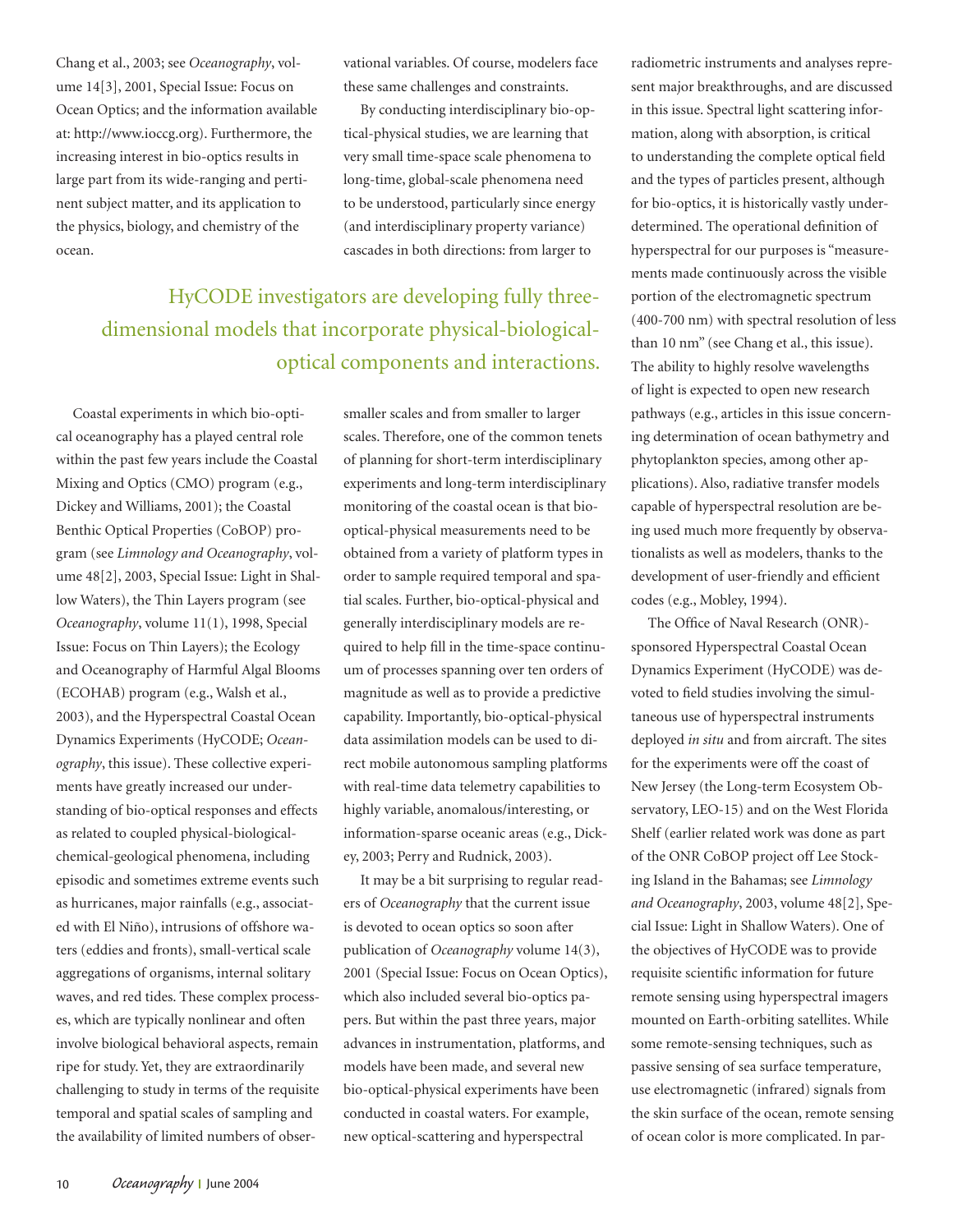ticular, remote measurement of color from space or an aircraft involves sensing of the near-surface volume of the ocean; the signal measured by satellite or aircraft color sensors is actually a weighted average over the light attenuation depth (roughly an e-folding length scale), which is dependent on the water's optical properties. Unfortunately, this weighted average does not contain the detailed information concerning the vertical structure of optical properties, information that we would find most useful. HyCODE was conceived to exploit the new capabilities of hyperspectral ocean color sensors, some of which are described in this issue. In particular, HyCODE took advantage of the fact that different wavebands of light penetrate

to different depths because, in principle, the absorption and scattering of light within each waveband is dependent upon the optically influential substances within the water. Thus, there is the potential for using hyperspectral data to determine the presence of and to constrain the depths of optical layer in the ocean (e.g., Zaneveld and Pegau, 1998).

HyCODE was also poised to capitalize on advances in coupled atmosphere-ocean models and improved understanding of optically important ecosystem members. Specifically, HyCODE investigators are developing fully three-dimensional models that incorporate physical-biological-optical components and interactions. Data collected during the intensive HyCODE field

campaigns are being used for testing these models. The model results (e.g., water-leaving radiance) will be compared with both aircraft and *in situ* observations obtained during HyCODE and these models will be used for future hyperspectral ocean-color satellite missions. The modeling approach should be useful in extracting vertical structure information pertinent to optical properties in the coastal ocean. Of course, these modeling efforts are highly dependent upon hyperspectral optical and physical data sets including the unique HyCODE field results presented in this issue.

Because of the fast-moving nature of biooptical oceanography, the papers appearing in this issue can be considered as progress

BY ERIC TERRILL AND MARLON LEWIS

## **TINY BUBBLES: AN OVERLOOKED OPTICAL CONSTITUENT**

## While it can be imagined that one of the earliest descriptions of the ocean's surface viewed by man when he put forth to the ocean on rudimentary vessels might be the intensity of whitecapping, the science of understanding the influence of bubbles on marine light fields is an active area of research. Breaking waves at the ocean's surface inject bubbles and turbulence into the water column. During periods of rough weather, the scales of wave breaking tend to increase with increasing sea states, resulting in mixing of the surface waters and the turbulent transport of bubbles to depth. The bubbles injected by breaking will span several orders of magnitude in size from perhaps less than microns in diameter to O(1) cm. To complicate matters, the size distribution of bubble populations will evolve in time due to a complex interplay between the bubble rise speed, gas dissolution, surface tension, and turbulence, which are size-dependent, physical influences. In addition to breaking waves, bubble formation and stabilization result from biological processes such as photosynthesis in the surface layer, microbial decomposition in the sediments, the passage of low-pressure fronts that can bring gas out of solu-

tion, and cavitation due to ships and other moving objects. The ubiquitous dissolved organic matter present in all oceans adheres onto bubbles almost immediately on formation, which significantly alters their physical dynamics, their optical characteristics, and potentially their gas dissolution rates.

Bubbles predominantly influence the optical properties of the upper ocean by scattering light. Their index of refraction, which is less than seawater, renders them very efficient at scattering; this is particularly true for the proportion of the total scattering in the backwards direction (see Boss et al., this issue). Despite the fundamental importance of particulate scattering for radiative transfer in the upper ocean, their central role in fixing the amplitude of light scattered out of the ocean, and their impacts on laser propagation, it is perhaps surprising that we cannot explain much more than 5 to 10 percent of the particulate backscattering in the ocean based on known constituents. Furthermore, we have been aware of this backscattering conundrum for a long time, almost as long as we have known its significance. One candidate to account for the "missing backscattering" is bubbles perhaps very small, stabilized bubbles, in the upper ocean.

The temporal and spatial variability of the bubble field has required the development of unique measurement approaches that include the use of underwater sound and optical imaging combined with the more traditional tools that optical oceanographers rely upon. For example, field efforts during the HyCODE program demonstrated with acoustic and optical techniques that the average optical scattering due to bubbles could range from  $10^{-3}$  m<sup>-1</sup> at a depth of 4 m to  $10^{1}$  m<sup>-1</sup> near the ocean surface during winds of 9 m/s off the coast of New Jersey; significant increases were observed in the bubble component of the backscattering coefficient with the onset of high winds. Without accounting for bubbles, potentially large errors result in a wide variety of optical remote-sensing efforts including the remote-sensing retrieval of in-water constituents such as chlorophyll and laser imaging of the seafloor.

*Oceanography* June 2004 <sup>11</sup> *Halifax, Nova Scotia, Canada.*  **Eric Terrill** *(et@mpl.ucsd.edu) is Assistant Research Scientist, Marine Physical Laboratory, Scripps Institution of Oceanography.* **Marlon Lewis** *is Professor, Department of Oceanography, Dalhousie University,*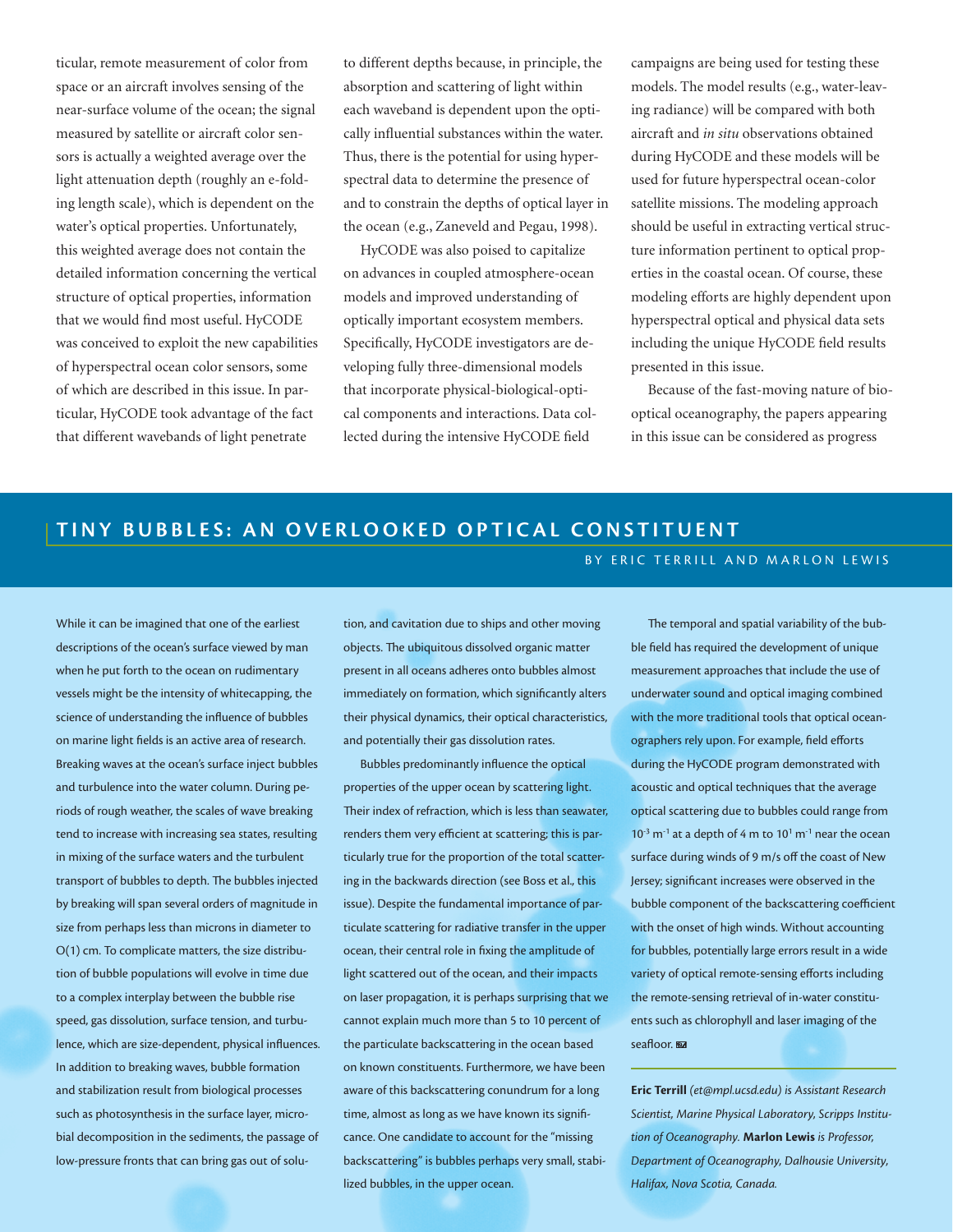reports with views toward the future. Contributing authors were encouraged to present exciting new scientific results along with forward-looking, bold, thought-provoking, and even controversial ideas. This collection of papers will likely affect the way we think about bio-optical oceanography in the future. Brief synopses of the coastal optical and bio-optical problems and applications addressed by the authors follow.

**Chang et al.** introduce one of the most exciting new developments in optics and bio-optics, hyperspectral methods. They review the motivations for and evolution of hyperspectral technologies and their use by

to be valuable complements to their other more conventional measurements.

**Bissett et al.** consider the important issue of scales of sampling in the coastal ocean, particularly regarding ocean color and optical properties and foci of key processes of interest. While much discussion has been devoted to this topic, new opportunities are enabling resolution of features as small as centimeters from *in situ* instrumentation and as small as a few meters from aircraft and likely spacecraft in the near future. Bissett et al. address several important questions concerning optimal sampling schemes as several constraints (e.g., observational

...bio-optical sensors will be vital components of expanded autonomous sampling platforms, data transmission and power cable systems, and well-organized national, regional, and global observation systems and observatories.

laboratory to *in situ* and aircraft-deployable instruments. They consider examples and uses of hyperspectral observations in terms of characterizing and quantifying a multiplicity of optical properties and biologically relevant variables and other potential hyperspectral applications (e.g., water depth or bathymetry, inherent optical properties, distinguishing phytoplankton populations based on characteristic pigment absorption spectra, plus many others that remain to be explored).

**Schofield et al.** provide a quick review for the non-remote-sensing oceanographer of some of the main optically active constituents that are significant in coastal waters. While "decoding" the optical complexity of these waters is difficult due to overlapping spectral signatures and particle sizes, recent advances in instrumentation offer the opportunity to tackle this problem. It is anticipated that biologists and chemists working in highly dynamic coastal ecosystems will find hyperspectral observations

repeat cycle of an orbiting satellite, choices of viewing areas of geostationary satellites, spatial domains of sampling, altitudes of aircraft) must be considered. They present interesting examples of data sets that have been used to statistically quantify scales of variability with an eye toward future optimal sampling strategies and instrument configurations.

**Boss et al.** discuss the reasons why we should measure the backscattering coefficient. Now that several commercial sensors are available, backscatter is becoming relatively easy to measure. In fact, it can be measured *in situ* from moorings and mobile platforms. The backscattering coefficient provides information not available from other bio-optical measurements. Boss et al. note that all bio-optical quantities co-vary in a general way with the mass of material in the water, but that their responses to changes in composition, size distribution, shape, and internal structure are different. Thus, to study these secondary sources of optical

variability, more than a single bio-optical measurement needs to be made. Boss et al. note that ocean color, i.e., remote-sensing reflectance, is proportional to the backscattering coefficient and emphasize that no fundamental understanding of ocean color is possible without an understanding of the sources of variability in the spectral backscattering coefficient.

**Coble et al.** introduce the topic of colored dissolved organic matter (CDOM), its optical and chemical properties, its origins, cycles, and demise, its importance oceanographically (i.e., ecology, photochemistry, and biogeochemistry, including carbon cycling), its measurement, and its use as an optical tool (i.e., as a water-mass tracer) for coastal oceanography. They present interesting contrasting examples of CDOM remotesensing data sets indicating spatial variability in CDOM in the Adriatic Sea, the Mississippi River plume, the West Florida Shelf, and Monterey Bay. Also considered are relations between elevated CDOM levels and red tides off the west coast of Florida.

**Mobley et al.** review the topic of optical classification of coastal waters, specifically Case 1 and Case 2 waters. They revisit the original paper on the classification scheme introduced by Morel and Prieur (1977) and suggest that it has likely been misinterpreted, especially in that a strict binary classification was not intended. Mobley et al. indicate that although the bipartite optical classification scheme has been useful in the past, it is time to consider a new approach. They state, "We therefore suggest that it is time simply to drop the Case  $1 -$ Case 2 classification and focus on modeling water bodies according to whatever constituents are in the water column and whatever the bottom may be."

We are often struck by interesting features depicted in two-dimensional ocean color satellite images, but explanations for the origins of these fascinating patterns are often lacking or simply glossed over. However, **Weisberg et al.** provide an intriguing